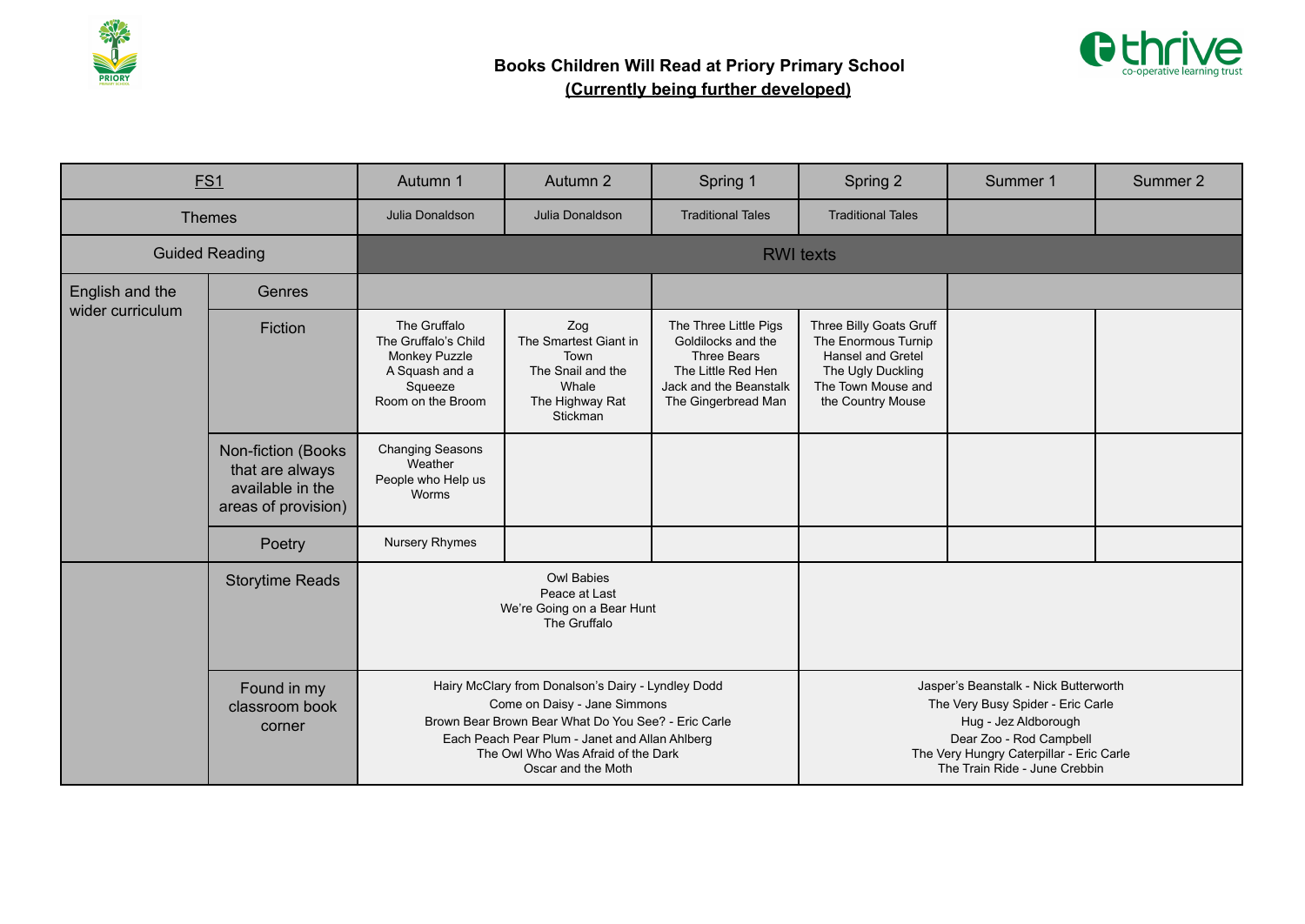



|                       | ES <sub>2</sub>                  | Autumn 1                                                                                                                                       | Autumn 2                                                                                                                                                                                                                                   | Spring 1                                                                                                                                                                                                              | Spring 2                                                                                                                                                       | Summer 1                                                                                                                                                                                                                                                   | Summer 2                                                                                                                                                                                                   |
|-----------------------|----------------------------------|------------------------------------------------------------------------------------------------------------------------------------------------|--------------------------------------------------------------------------------------------------------------------------------------------------------------------------------------------------------------------------------------------|-----------------------------------------------------------------------------------------------------------------------------------------------------------------------------------------------------------------------|----------------------------------------------------------------------------------------------------------------------------------------------------------------|------------------------------------------------------------------------------------------------------------------------------------------------------------------------------------------------------------------------------------------------------------|------------------------------------------------------------------------------------------------------------------------------------------------------------------------------------------------------------|
| <b>Themes</b>         |                                  |                                                                                                                                                |                                                                                                                                                                                                                                            |                                                                                                                                                                                                                       |                                                                                                                                                                |                                                                                                                                                                                                                                                            |                                                                                                                                                                                                            |
| <b>Guided Reading</b> |                                  |                                                                                                                                                |                                                                                                                                                                                                                                            |                                                                                                                                                                                                                       | <b>RWI</b> texts                                                                                                                                               |                                                                                                                                                                                                                                                            |                                                                                                                                                                                                            |
| English and the       | Genres                           |                                                                                                                                                |                                                                                                                                                                                                                                            |                                                                                                                                                                                                                       |                                                                                                                                                                |                                                                                                                                                                                                                                                            |                                                                                                                                                                                                            |
| wider curriculum      | Fiction                          | <b>Weekly Stories:</b><br>*Going on a Bear Hunt<br>*Dear Zoo<br>*The Tiger who came to<br>tea<br>*No Bot<br>*Room on the Broom<br>*Funny Bones | <b>Weekly Stories:</b><br>*Monkey Puzzle<br>*Superworm and Yucky<br>Worms<br>*The Gruffalo<br>*Stickman<br>*The Gruffalo's Child<br>*Owl Babies<br>*Christmas Stories<br>including, The Nativity,<br>Mog's Christmas, I<br>need a Wee etc. | <b>Weekly Stories:</b><br>Books by Julia<br>Donaldson including:<br><b>Tyrannosaurus Drip</b><br>Squash and a Squeeze<br>Tiddler<br>The Smartest Giant in<br>Town<br><b>Tabby McTat</b><br>The whale and the<br>Snail | <b>Weekly Stories:</b><br>Hue Boy - Rita Phillips<br>Mitchel<br><b>Giraffes Can't Dance!</b><br>The Smeds and the<br>Smoos<br>Little Blue and Little<br>Yellow | <b>Weekly Stories:</b><br><b>Traditional Tales and</b><br>Tales with alternative<br>endings incl.<br>3 Little Pigs<br>3 Billy Goats Gruff<br>Little Red Riding Hood<br>Jack and the Bean<br>stalk<br>The Pirate Mums<br>David Attenborough<br>(life story) | Weekly<br><b>Olivers Vegetables</b><br>The Very Hungry<br>Caterpillar<br>Jaspers Beanstalk<br><b>Stories: Growing Frogs</b><br>A Tadpole's promise<br>Somebody Swallowed<br>Stanley<br>Julian is a Mermaid |
|                       | Non-fiction (inc<br>Theme Books) | Non-fiction- books<br>about Worms, snails,<br>Life Cycle of a<br>Pumpkin, Dinosaurs<br>Books about the weather<br>seasons (ongoing)            | Non-fiction - Worms<br>Books about the weather<br>seasons (ongoing)                                                                                                                                                                        | Books about sea<br>animals, atlases,<br>people who help us<br>Books about the weather<br>seasons (ongoing)                                                                                                            | Books about the weather<br>seasons (ongoing)                                                                                                                   | Non Fiction books<br>about the butterfly<br>lifecycle and life cycle<br>of other animals<br>Plants<br>Books about the weather<br>seasons (ongoing)                                                                                                         | Life cycle of frogs<br>Plants<br>Books about the weather<br>seasons (ongoing)                                                                                                                              |
|                       | Poetry                           | Chop Chop<br>*Apples in a basket<br>*Leaves are falling<br>*5 Little Pumpkins<br>*Wise Old Owl<br>*Pointed Hat                                 | *Falling Leaves<br>* Windy day<br>*Wise Old Owl<br>*Shoes<br>*Mice<br>Cup of Tea                                                                                                                                                           | Pancakes                                                                                                                                                                                                              | Seasonal Poems from<br>Poetry Basket                                                                                                                           | Seasonal Poems from<br>Poetry Basket<br><b>Little Seed</b>                                                                                                                                                                                                 | Seasonal Poems from<br>Poetry Basket                                                                                                                                                                       |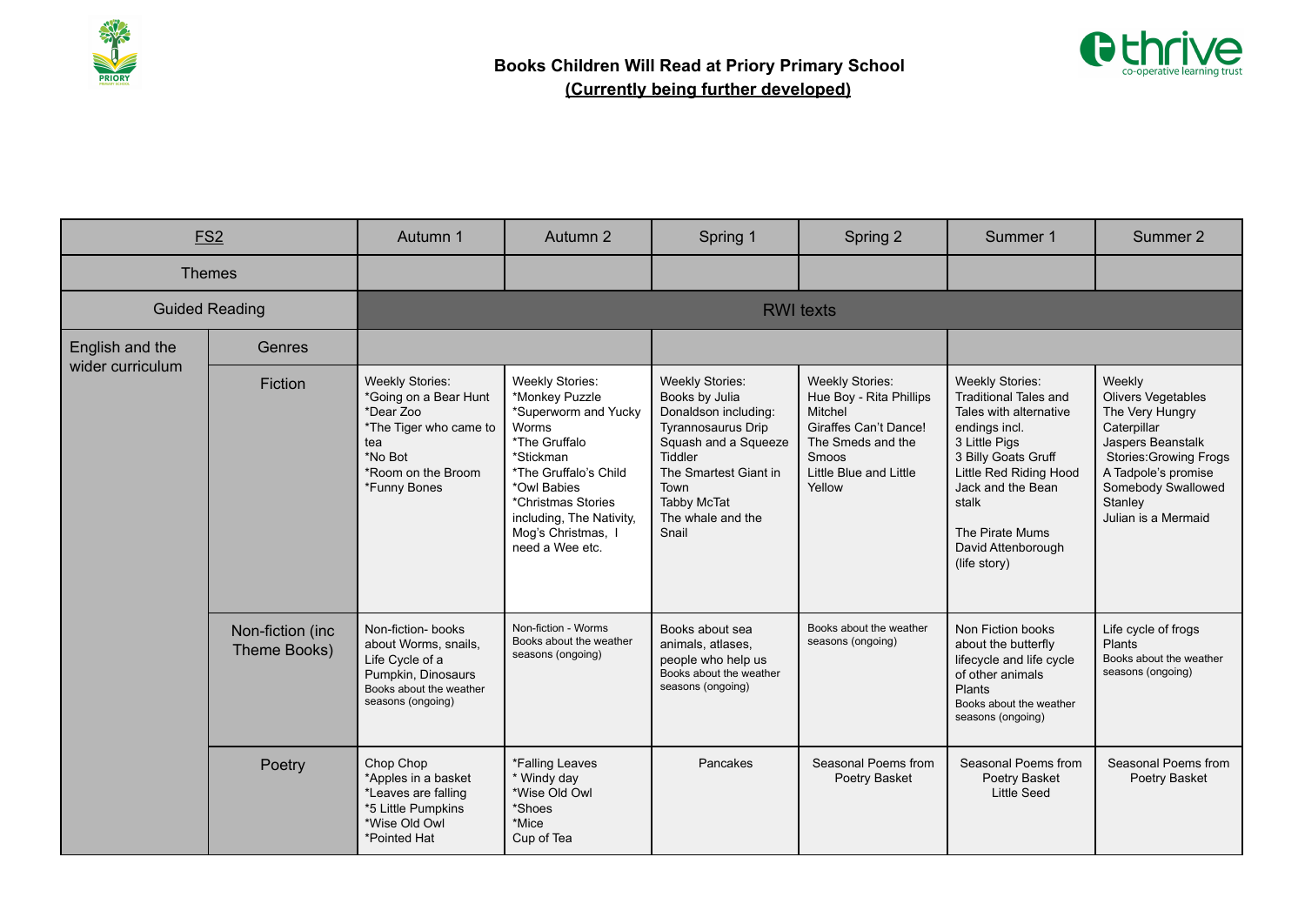



|                                         | *Christmas Basket - 8<br>poems                                                                                                                                                                                                                                                                      |  |                                                                                                                                                                                                                                                                                                                                           |  |
|-----------------------------------------|-----------------------------------------------------------------------------------------------------------------------------------------------------------------------------------------------------------------------------------------------------------------------------------------------------|--|-------------------------------------------------------------------------------------------------------------------------------------------------------------------------------------------------------------------------------------------------------------------------------------------------------------------------------------------|--|
| <b>Storytime Reads</b>                  |                                                                                                                                                                                                                                                                                                     |  |                                                                                                                                                                                                                                                                                                                                           |  |
| Found in my<br>classroom book<br>corner | Goodnight Moon - Margaret Wise Brown<br>Shhh! - Sally Grindley<br>Gruffalo's Child - Julia Donaldson<br>Stickman - Julia Donaldson<br>Hue Boy - Rita Phillips Mitchel<br>Leon and Bob - Simon James<br>Last Stop on Market Street<br>Handa's Surprise - Eileen Brown<br>Owl Babies - Martin Waddell |  | Rosie's Walk - Pat Hutchins<br>On the Way Home - Oliver Jeffers<br>Mrs Armitage on Wheels - Quentin Blake<br>Where's Lenny? - Ken Wilson Ma<br>It's ok to be different - Sharon Purtill<br>Riley can be anything - Davina Harrison<br>Whatever Next! - Jill Murphy<br>Farmer Duck - Martin Waddell<br>Mr Gumpy's Outing - John Burningham |  |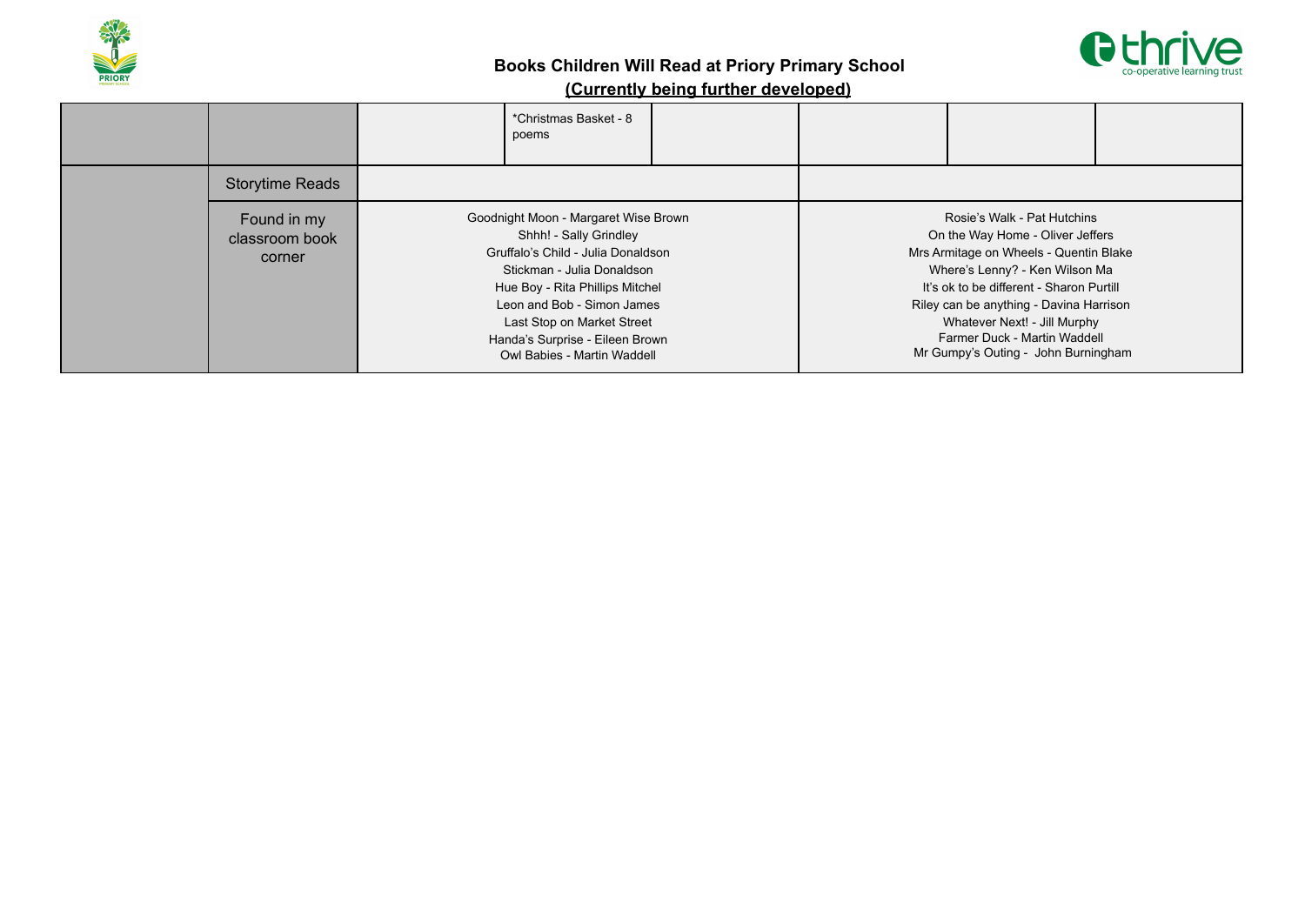



|                                     | Year One                                                                                                                                                                                                                                                                                                                                                                                              | Autumn 1                                                                                                                                              | Autumn 2                                                                                                                    | Spring 1                                                                                                                                                                                                                                                                            | Spring 2                                                                                                                           | Summer 1                                                                                                                                                                                                                                                                                                                 | Summer 2                                                                                            |  |  |
|-------------------------------------|-------------------------------------------------------------------------------------------------------------------------------------------------------------------------------------------------------------------------------------------------------------------------------------------------------------------------------------------------------------------------------------------------------|-------------------------------------------------------------------------------------------------------------------------------------------------------|-----------------------------------------------------------------------------------------------------------------------------|-------------------------------------------------------------------------------------------------------------------------------------------------------------------------------------------------------------------------------------------------------------------------------------|------------------------------------------------------------------------------------------------------------------------------------|--------------------------------------------------------------------------------------------------------------------------------------------------------------------------------------------------------------------------------------------------------------------------------------------------------------------------|-----------------------------------------------------------------------------------------------------|--|--|
| <b>Themes</b>                       |                                                                                                                                                                                                                                                                                                                                                                                                       | What a Wonderful<br>World!                                                                                                                            | Elf and safety in the<br>workshop!                                                                                          | Explore with Me<br>Through Land, Sky and<br>Sea!                                                                                                                                                                                                                                    | Life On A Farm-<br>Sounds, Sights and<br>Smells!                                                                                   | Fun and Games, Now<br>and Then!                                                                                                                                                                                                                                                                                          | Putting Priory on the<br>Map!                                                                       |  |  |
| <b>Guided Reading</b>               |                                                                                                                                                                                                                                                                                                                                                                                                       | <b>RWI</b> texts                                                                                                                                      |                                                                                                                             |                                                                                                                                                                                                                                                                                     |                                                                                                                                    |                                                                                                                                                                                                                                                                                                                          |                                                                                                     |  |  |
| English and the<br>wider curriculum | <b>Fiction</b><br>Genres<br>Write stories set in places pupils have been<br>$\bullet$<br>to (familiar settings)<br>Diary entries<br>$\bullet$<br><b>Non-fiction</b><br>Write labels, lists and captions.<br>$\bullet$<br>Write instructions<br>$\bullet$<br>Present information<br><b>Poetry</b><br>Write poems that use description<br>$\bullet$<br>Learn by heart and perform a significant<br>poem |                                                                                                                                                       |                                                                                                                             | <b>Fiction</b><br>Write stories and plays that use the language<br>$\bullet$<br>of fairy/Traditional tales<br><b>Non-fiction</b><br>Write recounts<br>$\bullet$<br>Poetry<br>Learn by heart and perform a significant<br>poem<br>Write nonsense and humorous poems<br>and limericks |                                                                                                                                    | <b>Fiction</b><br>Write stories with imaginary settings<br>(fantasy settings)<br>Stories that mimic significant authors<br><b>Non-fiction</b><br>Write non- chronological reports<br>(explanations)<br>Poetry<br>Learn by heart and perform a significant<br>poem<br>Write poems that use pattern and rhyme<br>$\bullet$ |                                                                                                     |  |  |
|                                     | Fiction                                                                                                                                                                                                                                                                                                                                                                                               | My Granny Went To<br>Market-Stella<br>Blackstone and<br>Christopher<br>Corr<br>Pumpkin Soup<br>Winnie The Witch -<br>Valerie Thomas and<br>Korky Paul | The Elfie Selfie Contest<br>- Rosie Greening and<br>Claire<br>Fennell<br>The Elves And The<br>Shoemaker - Brothers<br>Grimm | The Way Back Home -<br>Oliver Jeffers<br>The Smeds And The<br>Smoos - Julia<br>Donaldson<br>The Ugly Five - Julia<br>Donaldson                                                                                                                                                      | The Enormous Turnip<br>The Little Red Hen<br>Farmer Duck - Martin<br>Waddell<br>The Town Mouse And<br>The Country Mouse -<br>Aesop | Where the Wild Things<br>Are - Maurice Sendak                                                                                                                                                                                                                                                                            | On the Way Home - Jill<br>Murphy                                                                    |  |  |
|                                     | Non-fiction (inc<br>Theme Books)                                                                                                                                                                                                                                                                                                                                                                      |                                                                                                                                                       |                                                                                                                             | One Giant Leap - Don<br><b>Brown</b>                                                                                                                                                                                                                                                |                                                                                                                                    | How Things Have<br>Changed - Toys and<br>Games                                                                                                                                                                                                                                                                           |                                                                                                     |  |  |
|                                     | Poetry                                                                                                                                                                                                                                                                                                                                                                                                |                                                                                                                                                       |                                                                                                                             |                                                                                                                                                                                                                                                                                     | On The Ning Nang<br>Nong - Spike Milligan                                                                                          |                                                                                                                                                                                                                                                                                                                          | Smelly People - Roger<br><b>Stevens</b><br>Phonics Poems for<br>Early Readers - The<br>Kindergarten |  |  |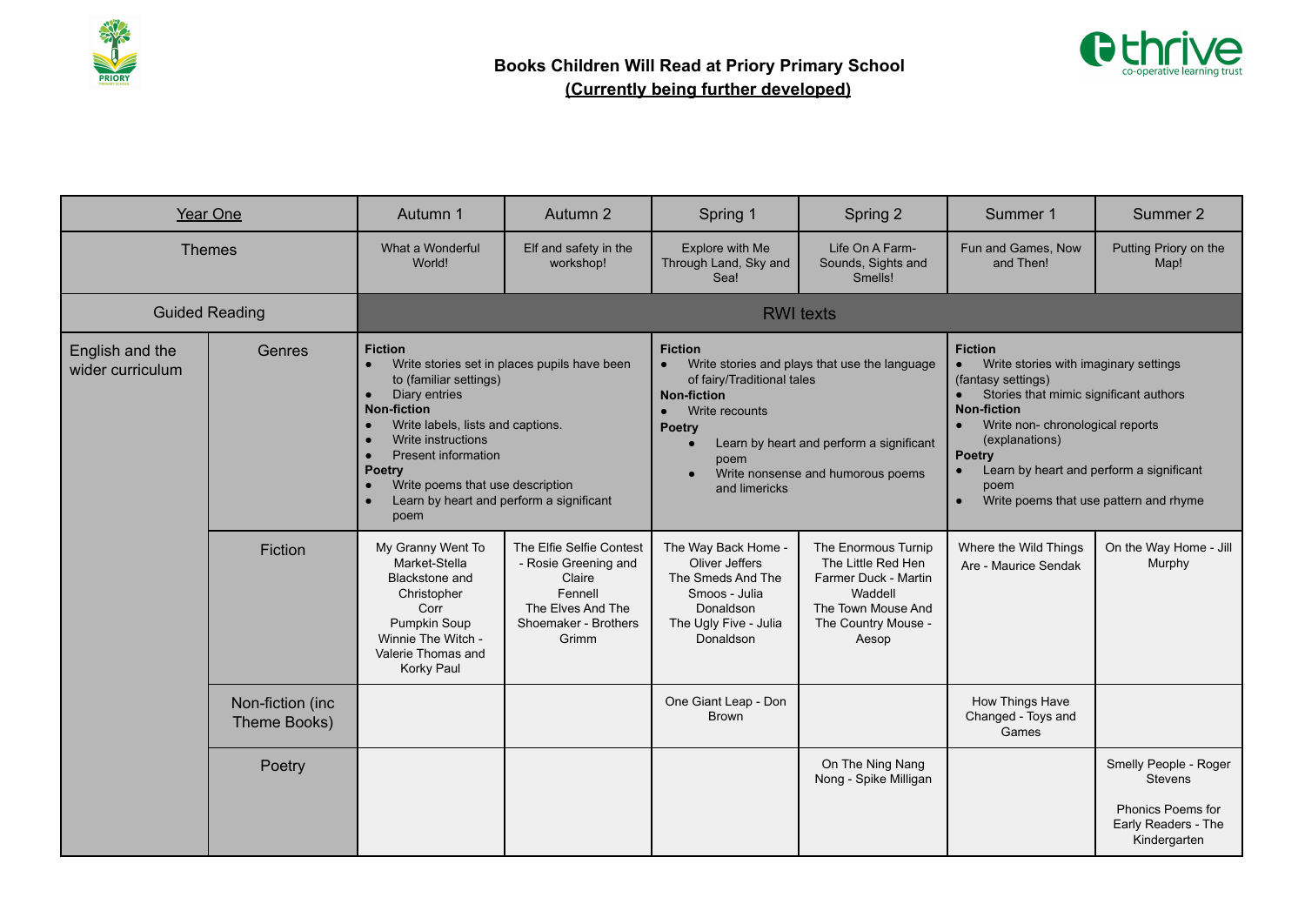



|                                         |                                                                                                                                                                                                                                                                                                                                                                                                                                                                |  |                                                                                                                                                                                                                                                                                                                                                                                                                           | Connections |
|-----------------------------------------|----------------------------------------------------------------------------------------------------------------------------------------------------------------------------------------------------------------------------------------------------------------------------------------------------------------------------------------------------------------------------------------------------------------------------------------------------------------|--|---------------------------------------------------------------------------------------------------------------------------------------------------------------------------------------------------------------------------------------------------------------------------------------------------------------------------------------------------------------------------------------------------------------------------|-------------|
| <b>Storytime Reads</b>                  |                                                                                                                                                                                                                                                                                                                                                                                                                                                                |  |                                                                                                                                                                                                                                                                                                                                                                                                                           |             |
| Found in my<br>classroom book<br>corner | Where the Wild Things Are - Maurice Sendak<br>The Elephant and the Bad Baby - Elfrida Vipont and Raymond Briggs<br>Avocado Baby - John Burnigham<br>Knuffle Bunny - Mo Willems<br>Grandpa - John Burningham<br>Kasia's Surprise - Stella Gurney<br>The Colour of Home - Mary Hoffman<br>Puffin Book of Fantastic First Poems - Edited by June Crebbin<br>The Tiger Who Came to Tea - Judith Kerr<br>My Hair - Hannah Lee<br>Julian is a Mermaid - Jessica Love |  | Beegu - Alexis Deacon<br>Cops and Robbers - Allan and Janet Ahlberg<br><b>Traditional Stories - Various</b><br>Aesop's Fables, Aesop<br>The Ugly Duckling - Hans Christian Anderson<br><b>Traditional Nursery Rhymes - Various</b><br>Owl Babies - Martin Waddell<br>Old Bear - Jane Hissey<br>Can't You Sleep Little Bear? - Martin Waddell<br>Slug Needs a Hug - Jeanne Willis<br>Strictly no Elephants - Lisa Mantchev |             |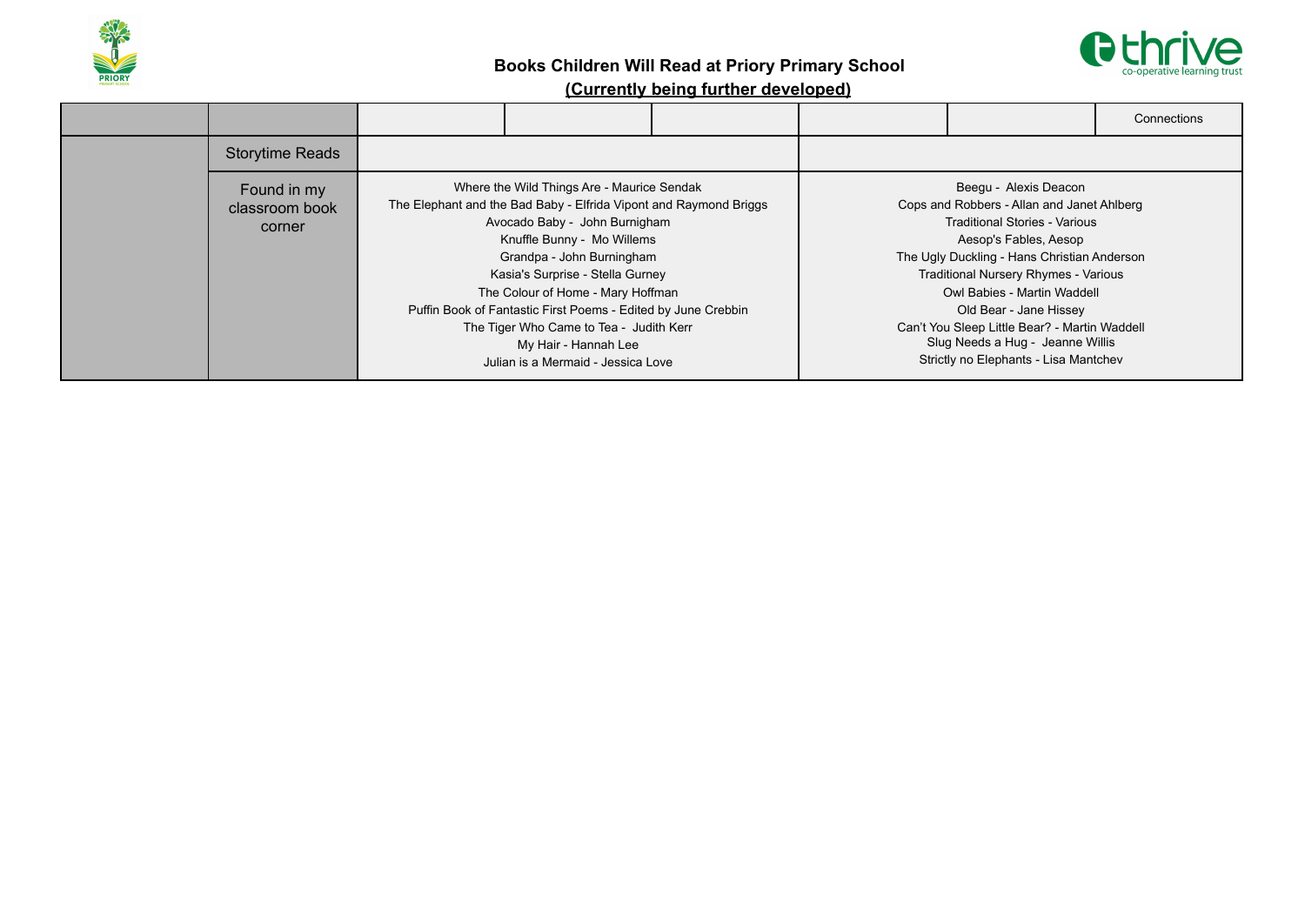



| <b>Year Two</b>                     |                                                                                                                                                        | Autumn 1                                                                                                                                                                                                                                                                                                                                                                              | Autumn 2                                                                                                                                                                                                                                                                                                                                 | Spring 1                                                                                                                                                                                                                                                                                                                                                                 | Spring 2<br>Summer 1                                                                                                                                                                                                                                                                                                          |                                                                                                                                                                                                                                          | Summer 2                                       |
|-------------------------------------|--------------------------------------------------------------------------------------------------------------------------------------------------------|---------------------------------------------------------------------------------------------------------------------------------------------------------------------------------------------------------------------------------------------------------------------------------------------------------------------------------------------------------------------------------------|------------------------------------------------------------------------------------------------------------------------------------------------------------------------------------------------------------------------------------------------------------------------------------------------------------------------------------------|--------------------------------------------------------------------------------------------------------------------------------------------------------------------------------------------------------------------------------------------------------------------------------------------------------------------------------------------------------------------------|-------------------------------------------------------------------------------------------------------------------------------------------------------------------------------------------------------------------------------------------------------------------------------------------------------------------------------|------------------------------------------------------------------------------------------------------------------------------------------------------------------------------------------------------------------------------------------|------------------------------------------------|
| <b>Themes</b>                       |                                                                                                                                                        | <b>Exploring Our Local</b><br>Area                                                                                                                                                                                                                                                                                                                                                    | What makes a hero?                                                                                                                                                                                                                                                                                                                       | What makes our world<br>hot and cold?                                                                                                                                                                                                                                                                                                                                    | Amazing Amy Johnson                                                                                                                                                                                                                                                                                                           | Was The Great Fire of<br>London truly great?                                                                                                                                                                                             | From Hull to Freetown:<br>exploring two cities |
| <b>Guided Reading</b>               |                                                                                                                                                        | <b>RWI</b> texts                                                                                                                                                                                                                                                                                                                                                                      |                                                                                                                                                                                                                                                                                                                                          | The Hodgeheg                                                                                                                                                                                                                                                                                                                                                             | The Magic Finger                                                                                                                                                                                                                                                                                                              | The Owl Who Was<br>Afraid of the Dark                                                                                                                                                                                                    | <b>Fantastic Mr Fox</b>                        |
| English and the<br>wider curriculum | Genres                                                                                                                                                 | <b>Fiction</b><br>Write stories with imaginary settings<br>(fantasy settings)<br>Diary entries<br>$\bullet$<br><b>Non-fiction</b><br>Write labels, lists and captions.<br>$\bullet$<br>Write instructions<br><b>Present information</b><br>$\bullet$<br>Letters<br><b>Poetry</b><br>Write poems that use description<br>Learn by heart and perform a significant<br>$\bullet$<br>poem |                                                                                                                                                                                                                                                                                                                                          | <b>Fiction</b><br>Write stories and plays that use the language<br>of fairy/Traditional tales<br>Write stories set in places pupils have been<br>to (familiar settings)<br><b>Non-fiction</b><br>Write non- chronological reports<br>$\bullet$<br>(explanations)<br>Poetry<br>Write poems that use pattern and rhyme<br>Learn by heart and perform a significant<br>poem |                                                                                                                                                                                                                                                                                                                               | <b>Fiction</b><br>Stories that mimic significant authors<br><b>Non-fiction</b><br>Write recounts<br>$\bullet$<br><b>Poetry</b><br>Write nonsense and humorous poems and<br>limericks<br>Learn by heart and perform a significant<br>poem |                                                |
|                                     | Autumn 1:<br>Fiction<br>On Sudden Hill - Linda Sarah<br>The Selfish Crocodile - Faustin Charles<br>Autumn 2:<br>The Polar Express - Chris Van Allsburg |                                                                                                                                                                                                                                                                                                                                                                                       | Spring 1:<br>Meerkat Mail - Emily Gravett<br>Trust Me, Jack's Beanstalk Stinks! The Story of Jack and<br>the Beanstalk as Told by the Giant - Eric Braun<br>Spring 2:<br>Emma Jane's Aeroplane - Katie Haworth                                                                                                                           |                                                                                                                                                                                                                                                                                                                                                                          | Summer 1:<br>The Storm Whale - Benji Davies<br>London's Burning - Pauline Francis and Alessandro<br><b>Baldanzi</b>                                                                                                                                                                                                           |                                                                                                                                                                                                                                          |                                                |
|                                     | Non-fiction (inc<br>Theme Books)                                                                                                                       |                                                                                                                                                                                                                                                                                                                                                                                       | <b>Comparing People from</b><br>the Past: Florence<br>Nightingale, Mary Seacole<br>and Edith Cavell (Raintree)                                                                                                                                                                                                                           |                                                                                                                                                                                                                                                                                                                                                                          | <b>Ways into Science: All</b><br>about Plants (Franklin<br>Watts)                                                                                                                                                                                                                                                             | The Great Fire of London<br>(raintree)<br>The Great Fire of London -<br><b>Leoni Bennet</b>                                                                                                                                              |                                                |
|                                     | Poetry                                                                                                                                                 |                                                                                                                                                                                                                                                                                                                                                                                       |                                                                                                                                                                                                                                                                                                                                          |                                                                                                                                                                                                                                                                                                                                                                          | Flying through these<br>streets - The Hull<br>Curriculum (poem about<br>Amy Johnson)                                                                                                                                                                                                                                          | The Quangle Wangle's Hat                                                                                                                                                                                                                 |                                                |
|                                     | <b>Storytime Reads</b>                                                                                                                                 |                                                                                                                                                                                                                                                                                                                                                                                       |                                                                                                                                                                                                                                                                                                                                          |                                                                                                                                                                                                                                                                                                                                                                          |                                                                                                                                                                                                                                                                                                                               |                                                                                                                                                                                                                                          |                                                |
|                                     | Found in my<br>classroom book<br>corner                                                                                                                |                                                                                                                                                                                                                                                                                                                                                                                       | <b>Traditional tales</b><br>Aesop's Fables - Aesop<br>The Tale of Peter Rabbit - Beatrix Potter<br>Gorilla - Anthony Browne<br>The True Story of the Three Little Pigs - Jon Scieszka<br>The Three Little Wolves and the Big Bad Pig - Eugene Trivizas<br>Betsey Biggalow is Here - Malorie Blackman<br>Traction Man is Here - Mini Grey |                                                                                                                                                                                                                                                                                                                                                                          | The Magic FarawayTree - Enid Blyton<br>Scissors (Poem) - Allen Alhberg<br>Amazing Grace - Mary Hoffman<br>Pumpkin Soup - Helen Cooper<br>Dr Xargle's Book of Earthlets - Tony Ross<br>The Giraffe, The Pelly and Me - Roald Dahl<br>Walter Tull's Scrap Book - Michaela Morgan<br>Mufaro's Beautiful Daughters - John Steptoe |                                                                                                                                                                                                                                          |                                                |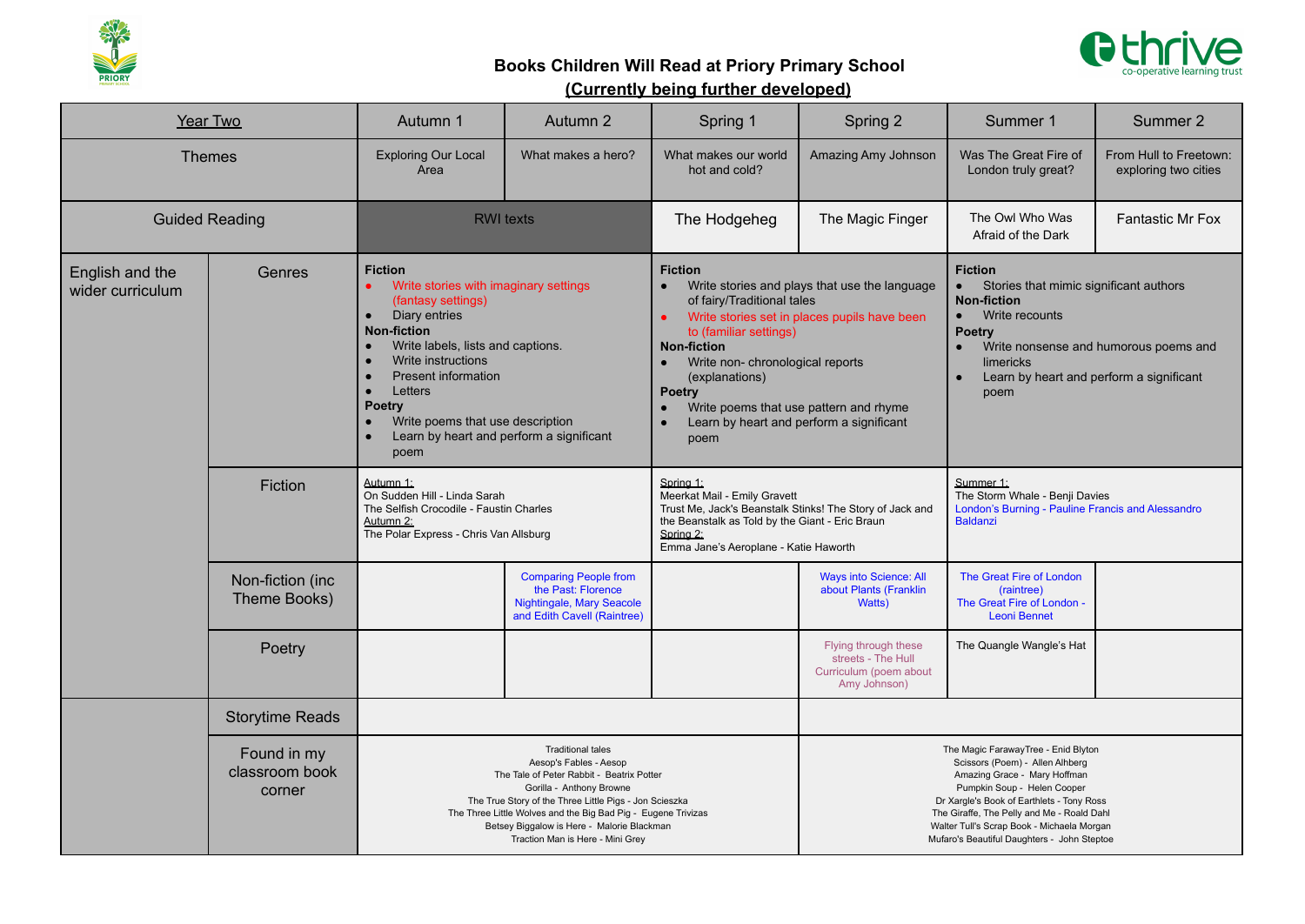

# **Books Children Will Read at Priory Primary School**



## **(Currently being further developed)**

| Tuesday - David Wiesner                         | The Flower - John Light                             |
|-------------------------------------------------|-----------------------------------------------------|
| Willa and Old Miss Annie - Burlie Doherty       | Emily Browne and the Thing                          |
| A First Poetry Book - Edited by Pie Corbett     | Frog and Toad Together - Arnold Lobel               |
| Crazy Mayonnaisy Mum - Julia Donaldson          | The Works KS1 (P) - Edited by Pie Corbett           |
| Who's Afraid of the Big Bad Book - Lauren Child | Heard it in the Playground (P) - Allan Ahlberg      |
| The Proudest Blue - Ibtihaj Muhammad            | The Owl Who Was Afraid of the Dark - Jill Tomlinson |
| Red: A Crayon's Story - Michael Hall            | Something Else - Kathryn Cave                       |
|                                                 |                                                     |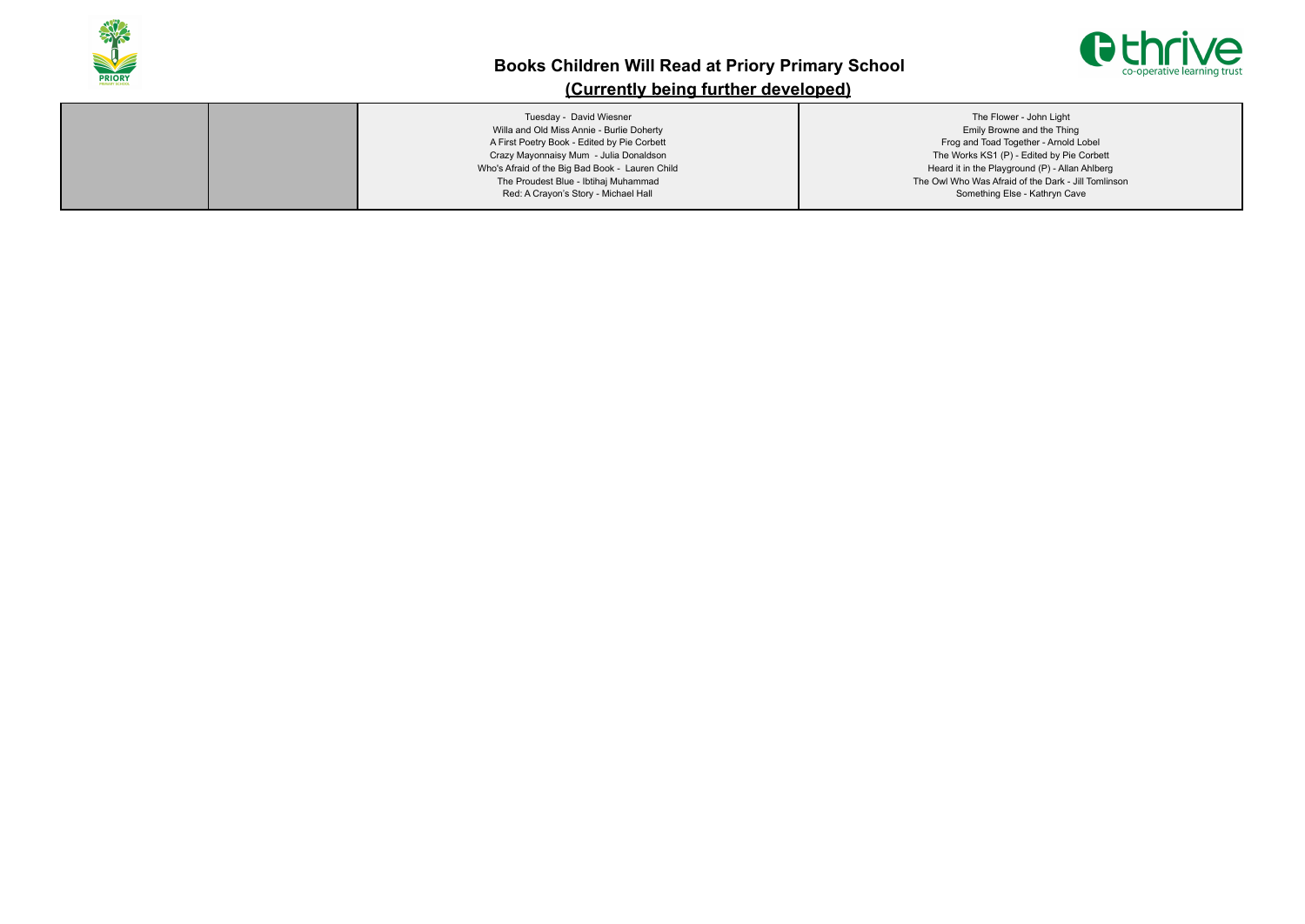



|                                     | <b>Year Three</b>                                          | Autumn 1                                                                                                                                                                                                                                                                           | Autumn 2                                                                                                                                                                                                                                                                                                                       | Spring 1                                             | Spring 2                                                                                                                                                                                                                                                                                                                                                                   | Summer 1                                                     | Summer 2                                                                                                                                                                                                                                                                     |  |
|-------------------------------------|------------------------------------------------------------|------------------------------------------------------------------------------------------------------------------------------------------------------------------------------------------------------------------------------------------------------------------------------------|--------------------------------------------------------------------------------------------------------------------------------------------------------------------------------------------------------------------------------------------------------------------------------------------------------------------------------|------------------------------------------------------|----------------------------------------------------------------------------------------------------------------------------------------------------------------------------------------------------------------------------------------------------------------------------------------------------------------------------------------------------------------------------|--------------------------------------------------------------|------------------------------------------------------------------------------------------------------------------------------------------------------------------------------------------------------------------------------------------------------------------------------|--|
| <b>Themes</b>                       |                                                            | Who first lived in<br>Britain?                                                                                                                                                                                                                                                     | Where on Earth are<br>we?                                                                                                                                                                                                                                                                                                      | Who was Mary<br>Murdoch?                             | <b>Marvellous Mountains!</b>                                                                                                                                                                                                                                                                                                                                               | Walk Like an Egyptian                                        | Where the Land Meets<br>the Sea                                                                                                                                                                                                                                              |  |
| <b>Guided Reading</b>               |                                                            | Detective DanThe<br>Thing in the Basement                                                                                                                                                                                                                                          | Scratch and Sniff<br>Hercules the Hero                                                                                                                                                                                                                                                                                         | Nim's Island                                         | 100 mile an hour dog                                                                                                                                                                                                                                                                                                                                                       | The Boy Who Grew<br>Dragons                                  | The Abominables                                                                                                                                                                                                                                                              |  |
| English and the<br>wider curriculum | Genres<br>$\bullet$<br>$\bullet$<br>$\bullet$<br>$\bullet$ |                                                                                                                                                                                                                                                                                    | <b>Fiction</b><br>Write stories that contain an historical event<br>Write stories of adventure<br><b>Non-fiction</b><br>Write non-chronological reports<br>Write instructions<br><b>Poetry</b><br>Write poems that convey an image<br>(simile, word play, rhyme, metaphor)<br>Learn by heart and perform a significant<br>poem |                                                      | <b>Fiction</b><br>Write stories that contain a historical<br>$\bullet$<br>character<br>Write stories set in places pupils have been<br>$\bullet$<br>(familiar setting)<br><b>Non-fiction</b><br>Write biographies<br>$\bullet$<br>Write letters (formally) (Sierra Leone)<br>Poetry<br><b>Write Haiku</b><br>Learn by heart and perform a significant<br>$\bullet$<br>poem |                                                              | <b>Fiction</b><br>Write plays<br><b>Non-fiction</b><br>Write explanations<br>Write in a journalistic style<br><b>Poetry</b><br>Write cinquain<br>Learn by heart and perform a significant<br>poem<br>Digital Literacy (Google Classroom) create a<br>poem to convey an image |  |
|                                     | Fiction                                                    | Stone Age Boy<br>Satosha Kitamura                                                                                                                                                                                                                                                  | Instructions<br>Neil Gaiman                                                                                                                                                                                                                                                                                                    | Penguin in Peril<br><b>Helen Hancocks</b>            |                                                                                                                                                                                                                                                                                                                                                                            | Egyptian Parade news<br>report<br>Trapped                    |                                                                                                                                                                                                                                                                              |  |
|                                     | Non-fiction (inc<br>Theme Books)                           | Changes in Britain from<br>the Stone Age to the<br>Iron Age<br>(Early British History)                                                                                                                                                                                             | Light<br>(All about Science -<br>Raintree)                                                                                                                                                                                                                                                                                     | What is Magnetism?<br>(Science Basics -<br>Raintree) | Mountains and Valleys<br>(Let's Explore Britain)                                                                                                                                                                                                                                                                                                                           | Ancient Egypt: Gods<br>and Goddesses<br>(Christopher Forest) | Coasts<br>(Let's Explore Britain)                                                                                                                                                                                                                                            |  |
|                                     | Poetry                                                     |                                                                                                                                                                                                                                                                                    |                                                                                                                                                                                                                                                                                                                                |                                                      |                                                                                                                                                                                                                                                                                                                                                                            |                                                              |                                                                                                                                                                                                                                                                              |  |
|                                     | <b>Storytime Reads</b>                                     |                                                                                                                                                                                                                                                                                    | The Lion, the Witch and the Wardrobe - C S Lewis<br>James and the Giant Peach - Roald Dahl                                                                                                                                                                                                                                     |                                                      | Varjak Paw - SF Said<br>The Minpins - Roald Dahl<br>Mary and the Riddle of the Sphinx - Joe Todd Stanton                                                                                                                                                                                                                                                                   |                                                              |                                                                                                                                                                                                                                                                              |  |
|                                     | <b>Suggested Reads</b>                                     | 100 Mile an Hour Dog - Jeremy Strong<br>The Sheep Pig - Dick King Smith<br>Gangsta Granny - David Walliams<br>The 13-Storey Treehouse - Andy Griffiths and Terry Denton<br>The Abominables - Eva Ibbotson<br>The Boy Who Grew Dragons - Andy Shepherd<br>The Iron Man - Ted Hughes |                                                                                                                                                                                                                                                                                                                                |                                                      | The Mousehole Cat - Antonia Barber and Nicola Bayley<br>Pippi Longstocking - Astrid Lindgren<br>The Witches - Roald Dahl<br>Sam Wu is not Afraid of Ghosts - Katie and Kevin Tsang<br>You're a Bad Man Mr Gum - Andy Stanton<br>Baby Aliens Got My Teacher - Pamela Butchart<br>Harry the Poisonous Centipede - Lynne Reid Banks                                           |                                                              |                                                                                                                                                                                                                                                                              |  |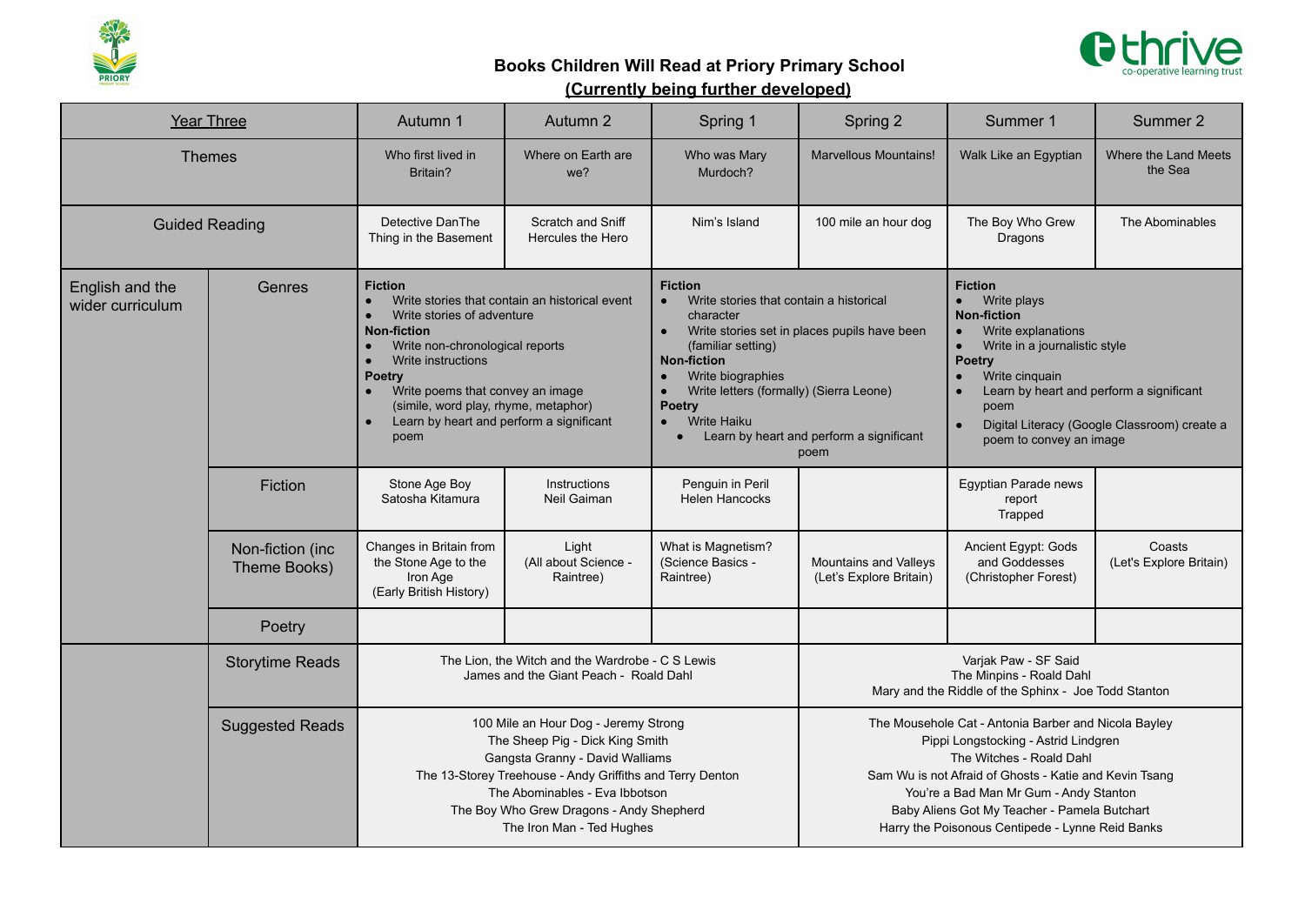



| The Legend of Kevin - Philip Reeve and Sarah McIntyre<br>Varjak Paw - SF Said<br>Stig of the Dump - Clive King | The Folk of the Faraway Tree - Enid Blyton<br>Arthur and the Golden Rope - Joe Todd Stanton<br>Krindlekrax - Philip Ridley<br>The Minpins - Roald Dahl |
|----------------------------------------------------------------------------------------------------------------|--------------------------------------------------------------------------------------------------------------------------------------------------------|
|                                                                                                                |                                                                                                                                                        |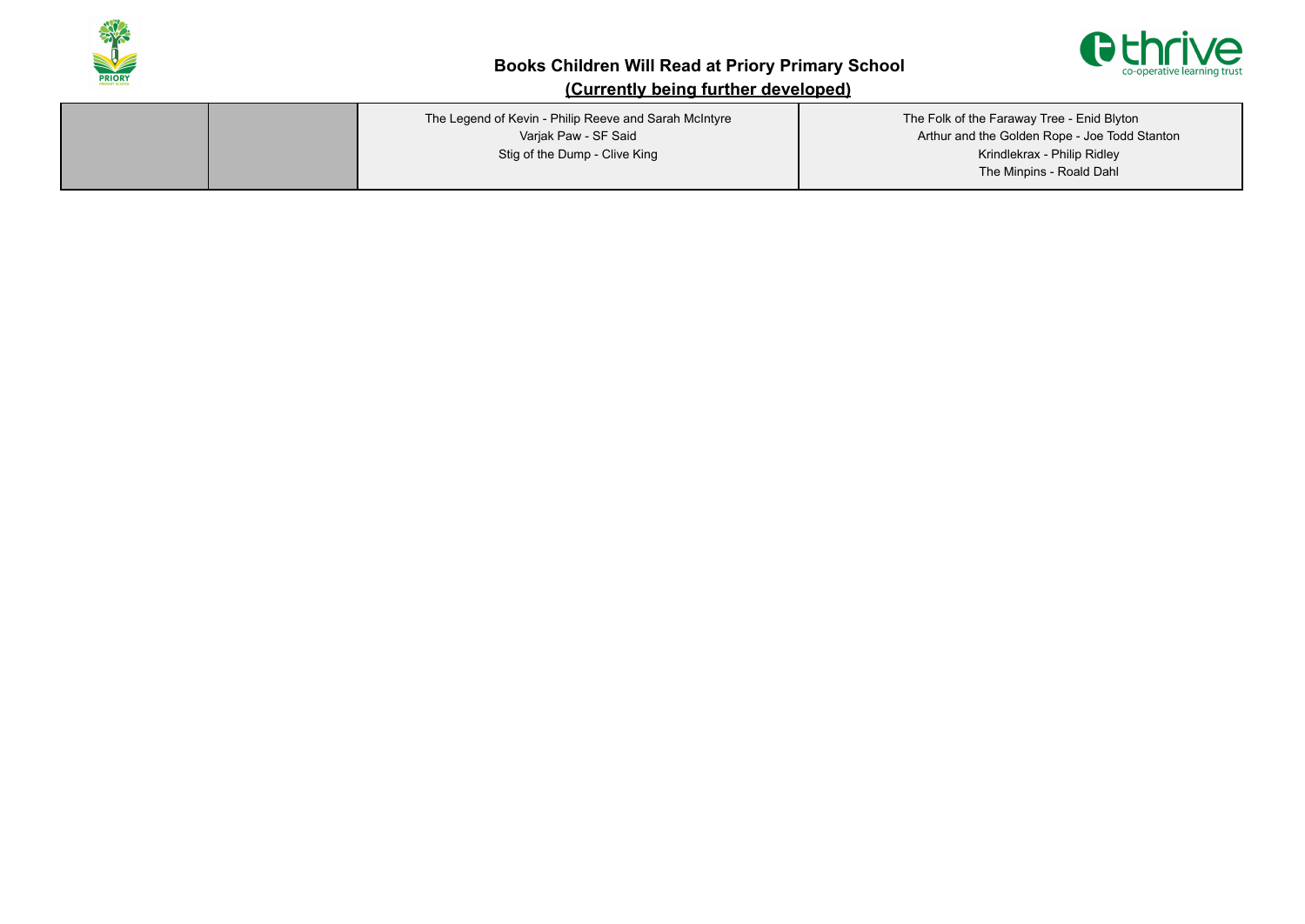



|                                     | Year Four                                                                                                                                                                                                                                                                                                                                                                                                                                                                                                                                                                                                                                                     | Autumn 1                                                               | Autumn 2                                                                                                                                                                                                                                                                                                                                                                                                                                                                                  | Spring 1                                                                                        | Spring 2<br>Summer 1                                                                                                                                                                                                                                                                                                                                                                                                                                         |                                                                             | Summer 2                                                   |
|-------------------------------------|---------------------------------------------------------------------------------------------------------------------------------------------------------------------------------------------------------------------------------------------------------------------------------------------------------------------------------------------------------------------------------------------------------------------------------------------------------------------------------------------------------------------------------------------------------------------------------------------------------------------------------------------------------------|------------------------------------------------------------------------|-------------------------------------------------------------------------------------------------------------------------------------------------------------------------------------------------------------------------------------------------------------------------------------------------------------------------------------------------------------------------------------------------------------------------------------------------------------------------------------------|-------------------------------------------------------------------------------------------------|--------------------------------------------------------------------------------------------------------------------------------------------------------------------------------------------------------------------------------------------------------------------------------------------------------------------------------------------------------------------------------------------------------------------------------------------------------------|-----------------------------------------------------------------------------|------------------------------------------------------------|
| <b>Themes</b>                       |                                                                                                                                                                                                                                                                                                                                                                                                                                                                                                                                                                                                                                                               | Were the Romans<br>really rotten?                                      | Can we compare Sierra<br>Leone and the UK?                                                                                                                                                                                                                                                                                                                                                                                                                                                | Anglo-Saxons: Heroes<br>or Villains?                                                            | What makes a<br>settlement?                                                                                                                                                                                                                                                                                                                                                                                                                                  | Were the Vikings<br>vicious?                                                | What lives in a biome?                                     |
| <b>Guided Reading</b>               |                                                                                                                                                                                                                                                                                                                                                                                                                                                                                                                                                                                                                                                               | Cliffhanger - Jacqueline<br>Wilson                                     | The Firework Maker's<br>Daughter - Philip<br>Pullman                                                                                                                                                                                                                                                                                                                                                                                                                                      | Charlotte's Web - E.B.<br>White                                                                 | The Miraculous<br>Journey of Edward<br>Tulane - Kate DiCamillo                                                                                                                                                                                                                                                                                                                                                                                               | Max and the Millions -<br>Ross Montgomery                                   | The Nothing to See<br>Here Hotel - Steven<br><b>Butler</b> |
| English and the<br>wider curriculum | <b>Fiction</b><br><b>Fiction</b><br><b>Writing Genres</b><br>Write plays<br>Write stories about character relationships<br>$\bullet$<br>Write stories which contain a warning<br>Write stories set in places pupils have been<br><b>Non-fiction</b><br><b>Non-fiction</b><br>Write explanations<br>Write biographies<br>$\bullet$<br>$\bullet$<br>Journalistic Writing<br>Write persuasively<br>$\bullet$<br><b>Poetry</b><br><b>Poetry</b><br><b>Write Haiku</b><br>Write cinquain (Kenning linked to Anglo Saxons)<br>$\bullet$<br>$\bullet$<br>Learn by heart and perform a significant poem<br>Learn by heart and perform a significant poem<br>$\bullet$ |                                                                        |                                                                                                                                                                                                                                                                                                                                                                                                                                                                                           |                                                                                                 | <b>Fiction</b><br>Write myths<br>Write stories that contain historical events<br><b>Non-fiction</b><br>Write recounts<br>Write arguments<br><b>Poetry</b><br>Write poems that convey an image<br>$\bullet$<br>(simile, word play, rhyme, metaphor)<br>Learn by heart and perform a significant poem                                                                                                                                                          |                                                                             |                                                            |
|                                     | Fiction                                                                                                                                                                                                                                                                                                                                                                                                                                                                                                                                                                                                                                                       | The Day the Crayons<br>Quit - Drew Daywalt                             | Voices in the Park -<br>Anthony Browne<br>The Long Wait - John<br><b>Lewis Advert</b>                                                                                                                                                                                                                                                                                                                                                                                                     | Alice in Wonderland -<br><b>Lewis Carroll</b><br>The One for All -<br><b>Literacy Shed Film</b> | The Caravan - Pie<br><b>Corbett</b>                                                                                                                                                                                                                                                                                                                                                                                                                          | Beowolf and the<br>Monster - Brian Patten                                   | The Great Kapok Tree -<br>Lynne Cherry                     |
|                                     | Non-fiction (inc<br>Theme Books)                                                                                                                                                                                                                                                                                                                                                                                                                                                                                                                                                                                                                              | The Roman Empire<br>and its impact on<br><b>Britain - Claire Throp</b> | <b>Wallace and Gromit -</b><br><b>Cracking Contraptions</b>                                                                                                                                                                                                                                                                                                                                                                                                                               | <b>Britain's Settlements by</b><br>the Anglo Saxons and<br>the Scots                            | Fact Planet -<br>Settlements - Izzi<br><b>Howell</b>                                                                                                                                                                                                                                                                                                                                                                                                         |                                                                             | <b>Habitats and Biomes -</b><br><b>Nancy Dickmann</b>      |
|                                     | Poetry                                                                                                                                                                                                                                                                                                                                                                                                                                                                                                                                                                                                                                                        |                                                                        |                                                                                                                                                                                                                                                                                                                                                                                                                                                                                           |                                                                                                 |                                                                                                                                                                                                                                                                                                                                                                                                                                                              |                                                                             |                                                            |
|                                     | <b>Storytime Reads</b>                                                                                                                                                                                                                                                                                                                                                                                                                                                                                                                                                                                                                                        |                                                                        | The Ice Monster - David Walliams<br>The Creakers - Tom Fletcher<br>Awful Auntie - David Walliams                                                                                                                                                                                                                                                                                                                                                                                          |                                                                                                 |                                                                                                                                                                                                                                                                                                                                                                                                                                                              | The Danger Gang - Tom Fletcher<br>My Brother's a Superhero - David Solomons |                                                            |
|                                     | <b>Suggested Reads</b>                                                                                                                                                                                                                                                                                                                                                                                                                                                                                                                                                                                                                                        |                                                                        | The Christmasaurus - Tom Fletcher<br>The Rainbow Bear - Michael Morpurgo<br>I Was a Rat - Philip Pullman<br>How to Train Your Dragon - Cressida Cowell<br>The Legend of Podkin On-Ear - Kieran Larwood<br>The Queen's Nose - Dick King Smith<br>The Train to Impossible Places - P.G.Bell<br>The Accidental Prime Minister - Tom Mclaughlin<br>Alex Sparrow and the Really Big Stink - Jennifer Killick<br>The Akimbo Adventures - Alexander McCall Smith<br>Starfell - Dominique Valente |                                                                                                 | Alex Rider Books - Anthony Horrowitz<br>The Number Devil - Hans Magnus Enzenberger<br>The Boy at the Back of the Class - Onjali Q Rauf<br>Aliens Invaded My Talent Show - Matt Brown<br>Stuart Little - E.B. White<br>The Butterfly Lion - Michael Morpurgo<br>Pippi Longstocking - Astrid Lindgren<br>The Famous Five - Enid Blyton<br>The Demon Headmaster - Gillian Cross<br>James and the Giant Peach - Roald Dahl<br>One Dog and his Boy - Eva Ibbotson |                                                                             |                                                            |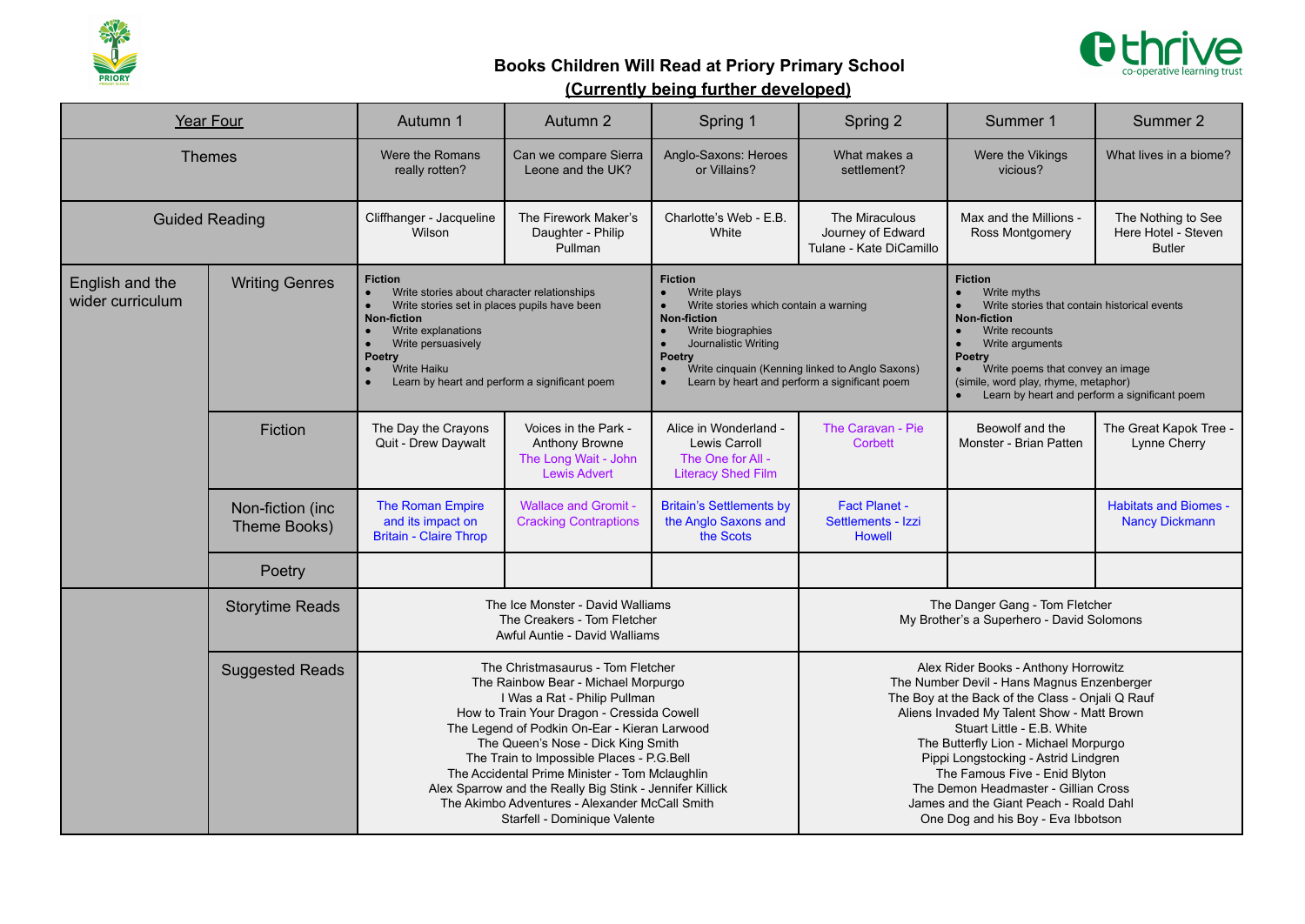



| <b>Year Five</b>                    |                                                                                                                                                                                                                                                                                                                                                           | Autumn 1                                                                                                  | Autumn 2                                                                          | Spring 1                                                                                                                                                                                                                                                                 | Spring 2                                                       | Summer 1                                                                                                                                                                                                                                                                                                                                               | Summer 2                                                                        |
|-------------------------------------|-----------------------------------------------------------------------------------------------------------------------------------------------------------------------------------------------------------------------------------------------------------------------------------------------------------------------------------------------------------|-----------------------------------------------------------------------------------------------------------|-----------------------------------------------------------------------------------|--------------------------------------------------------------------------------------------------------------------------------------------------------------------------------------------------------------------------------------------------------------------------|----------------------------------------------------------------|--------------------------------------------------------------------------------------------------------------------------------------------------------------------------------------------------------------------------------------------------------------------------------------------------------------------------------------------------------|---------------------------------------------------------------------------------|
| <b>Themes</b>                       |                                                                                                                                                                                                                                                                                                                                                           | Were the Tudors<br>terrible or terrific?                                                                  | What's the difference<br>between me an EU?                                        | What makes the earth<br>angry?                                                                                                                                                                                                                                           | Hull means business                                            | We are Hull.                                                                                                                                                                                                                                                                                                                                           | You can't step in the<br>same river twice.                                      |
| <b>Guided Reading</b>               |                                                                                                                                                                                                                                                                                                                                                           | The Boy in the Girls' Bathroom                                                                            |                                                                                   | The Mystery of the Colour Thief                                                                                                                                                                                                                                          |                                                                |                                                                                                                                                                                                                                                                                                                                                        |                                                                                 |
| English and the<br>wider curriculum | <b>Fiction</b><br>Genres<br>Write stories that contain legendary character<br>$\bullet$<br>Write stories that contain mythical characters<br>$\bullet$<br><b>Non-fiction</b><br>Write in a journalistic style<br>$\bullet$<br>Write argument<br>$\bullet$<br><b>Poetry</b><br><b>Write Haiku</b><br>Learn by heart and perform a significant<br>$\bullet$ |                                                                                                           |                                                                                   | <b>Fiction</b><br>Write a play<br>$\bullet$<br>Write stories of adventure<br><b>Non-fiction</b><br>Write persuasively<br>Write explanation<br>$\bullet$<br><b>Poetry</b><br>Write cinquain<br>$\bullet$<br>Learn by heart and perform a significant<br>$\bullet$<br>poem |                                                                | <b>Fiction</b><br>Write stories that contain a historical event<br>Write stories that contain an historical<br>character<br><b>Non-fiction</b><br>Write non-chronological reports<br>Write biographies<br><b>Poetry</b><br>Write poems that convey an image<br>(simile, word play, rhyme, metaphor<br>Learn by heart and perform a significant<br>poem |                                                                                 |
|                                     | Fiction                                                                                                                                                                                                                                                                                                                                                   | The Lost Happy<br>Endings - Carol Ann<br>Duffy                                                            | Tuesday - David<br>Wiesner<br>A Christmas Carol -<br><b>Charles Dickens</b>       | The Red Tree - Shaun<br><b>Tan</b>                                                                                                                                                                                                                                       | Kidnapped - Pie<br>Corbett<br>The Flower - John Light          |                                                                                                                                                                                                                                                                                                                                                        |                                                                                 |
|                                     | Non-fiction (inc<br>Theme Books)                                                                                                                                                                                                                                                                                                                          | <b>The Tudors Picture</b><br><b>Book - Usbourne</b>                                                       | <b>KS2 Discover &amp; Learn:</b><br>Geography - Europe<br><b>Study Book - CGP</b> | <b>Can we Protect People</b><br>from Natural Disasters?                                                                                                                                                                                                                  | Why is ice slippery?<br>And other questions<br>about materials | Life cycles : everything<br>from start to finish - DK                                                                                                                                                                                                                                                                                                  | <b>KS2 Discover &amp; Learn:</b><br>Geography - Rivers<br><b>Study Book-CGP</b> |
|                                     | Poetry                                                                                                                                                                                                                                                                                                                                                    |                                                                                                           | Daffodils - William<br>Wordsworth                                                 |                                                                                                                                                                                                                                                                          |                                                                |                                                                                                                                                                                                                                                                                                                                                        |                                                                                 |
|                                     | <b>Storytime Reads</b>                                                                                                                                                                                                                                                                                                                                    | Wonder - R. J. Palacio<br>The Boy At the Back of the Class - Onjali Q. Raúf<br>Malamander - Thomas Taylor |                                                                                   |                                                                                                                                                                                                                                                                          |                                                                |                                                                                                                                                                                                                                                                                                                                                        |                                                                                 |
|                                     | <b>Suggested Reads</b>                                                                                                                                                                                                                                                                                                                                    |                                                                                                           | Clockwork - Phillip Pullman<br>Artemis Fowl - Eoin Colfer                         | Boy - Roald Dahl<br>Fantastic Mr Dahl - Michael Rosen.                                                                                                                                                                                                                   |                                                                |                                                                                                                                                                                                                                                                                                                                                        |                                                                                 |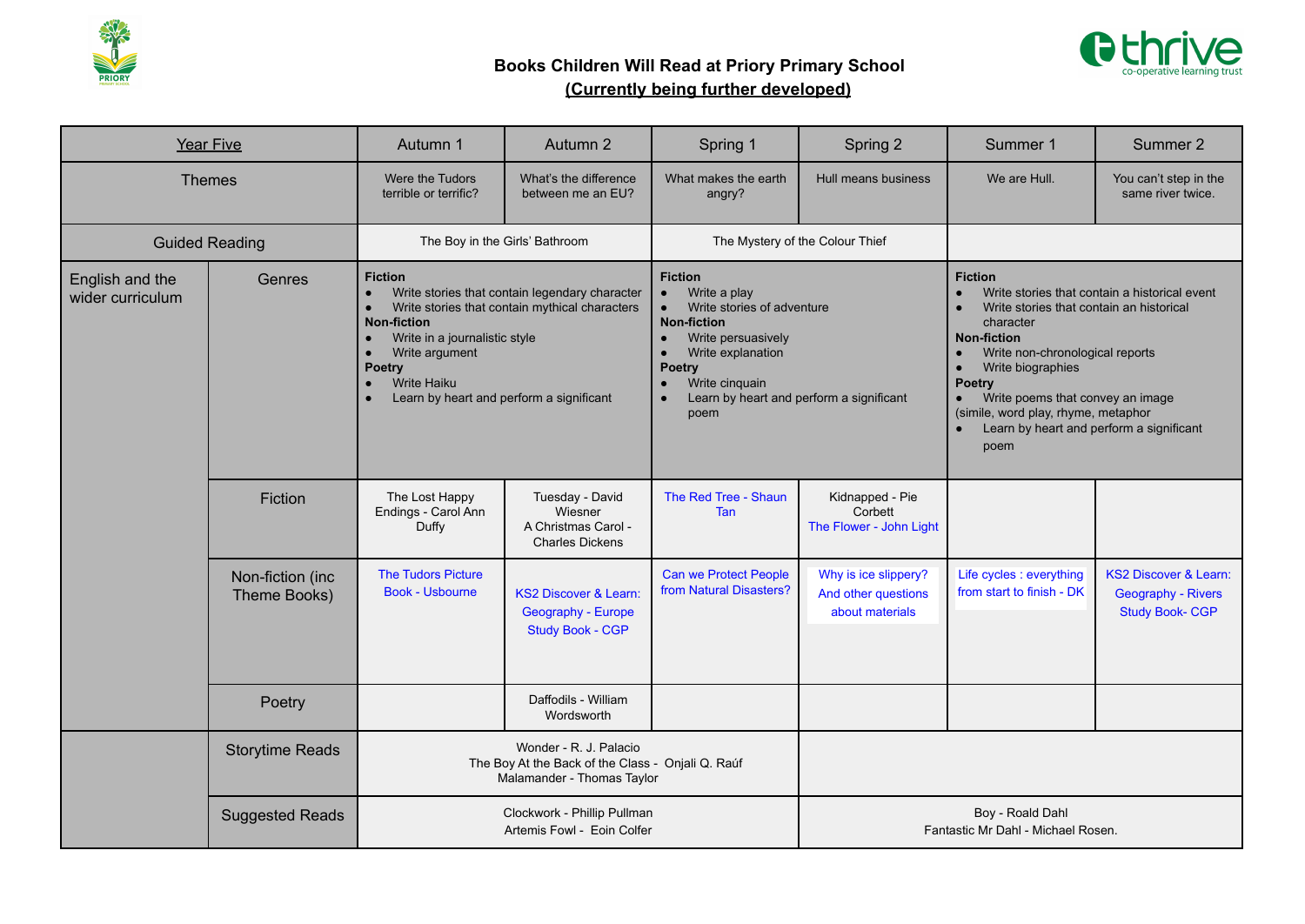



Journey to Jo'burg - Beverley Naidoo (D) Son of the circus - E L Norry (D) Greek Myths - Marcia Williams The Wolves of Willoughby Chase - Joan Aiken Who Let the Gods Out? - Maz Evans Beetle Boy - MG Leonard The Secret Garden - Frances Hodgson Burnett Brightstorm - Vashti Hardy The Witches - Roald Dahl Roller Girl - Victoria Jamieson The Star Outside My Window - Onjali Q. Raúf The Explorer - Katherine Rundell Malamander - Thomas Taylor Window - Jeanie Baker The Unforgotten Coat - Frank Cotteral Boyce The Goldfish Boy - Lisa Thompson The Storm Keeper's Island - Catherine Doyle The Infinite Lives of Maisie Day - Christopher Edge Black Powder - Ally Sherrick Harry Potter and the Philosopher's Stone - JK Rowling Kid Normal - Greg James The Rainmaker Danced - John Agard The Fastest Boy in the World - Elizabeth Laird A Pinch of Magic - Michelle Harrison A Place Called Perfect - Helena Duggan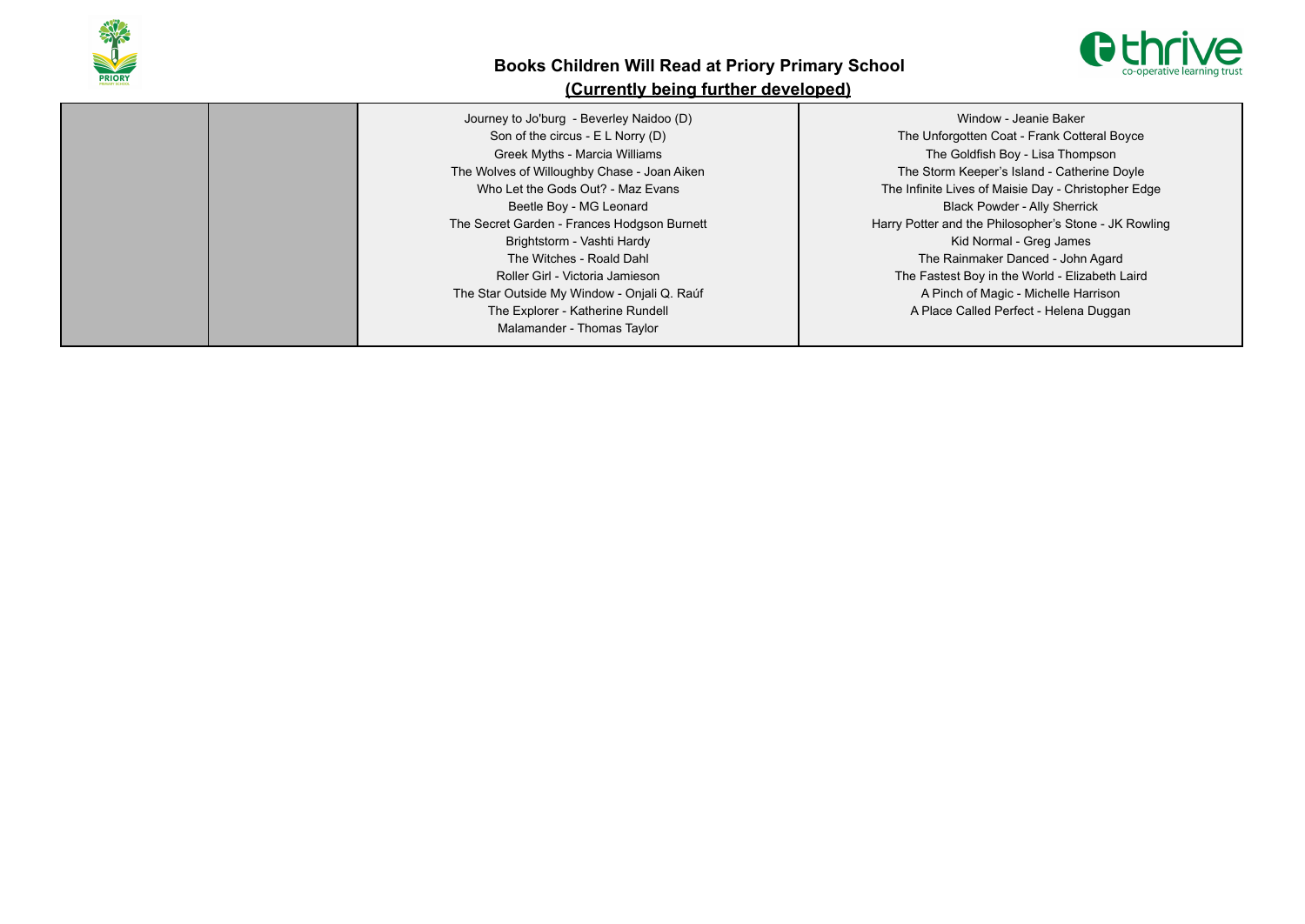



| Year Six                            |                                  | Autumn 1                                                                                                                                                                                                                                                                                                                                           | Autumn 2                                                               | Spring 1                                                                                                                                                                                                                                                                                                                      | Spring 2                                                       | Summer 1                                                                                                                                                                                                                                                                                                             | Summer 2                                             |
|-------------------------------------|----------------------------------|----------------------------------------------------------------------------------------------------------------------------------------------------------------------------------------------------------------------------------------------------------------------------------------------------------------------------------------------------|------------------------------------------------------------------------|-------------------------------------------------------------------------------------------------------------------------------------------------------------------------------------------------------------------------------------------------------------------------------------------------------------------------------|----------------------------------------------------------------|----------------------------------------------------------------------------------------------------------------------------------------------------------------------------------------------------------------------------------------------------------------------------------------------------------------------|------------------------------------------------------|
| <b>Themes</b>                       |                                  | What on Earth is World<br>Trade?                                                                                                                                                                                                                                                                                                                   | How magnificent were<br>the Maya?                                      | An American Adventure                                                                                                                                                                                                                                                                                                         | Wilberforce - the man<br>who changed history.                  | Is it all Greek to you?                                                                                                                                                                                                                                                                                              | Waste Not, Want Not.                                 |
| <b>Guided Reading</b>               |                                  |                                                                                                                                                                                                                                                                                                                                                    | Boy in the Striped Pyjamas                                             |                                                                                                                                                                                                                                                                                                                               | London Eye Mystery                                             | Challenge texts                                                                                                                                                                                                                                                                                                      |                                                      |
| English and the<br>wider curriculum | Genres                           | <b>Fiction</b><br>Write stories that contain mystery and<br>$\bullet$<br>suspense<br>Write stories that contain a historical event<br>$\bullet$<br><b>Non-fiction</b><br>Write persuasively<br>$\bullet$<br>Write biographies<br>$\bullet$<br><b>Poetry</b><br><b>Write Haiku</b><br>$\bullet$<br>Learn by heart and perform a significant<br>poem |                                                                        | <b>Fiction</b><br>Write stories set in place pupils have been<br>Write stories of adventure<br><b>Non-fiction</b><br>Write non-chronological reports<br>$\bullet$<br>Write explanations<br>$\bullet$<br>Write biographies<br>$\bullet$<br>Poetry<br><b>Write Cinquain</b><br>Learn by heart and perform a significant<br>poem |                                                                | <b>Fiction</b><br>Write stories that contain mythical and<br>legendary characters<br>Write plays<br><b>Non-fiction</b><br>Write journalistically<br>Write arguments<br><b>Poetry</b><br>Write poems that convey an image<br>(simile, word play, rhyme, metaphor)<br>Learn by heart and perform a significant<br>poem |                                                      |
|                                     | Fiction                          | The Dragon Machine<br>Helen Ward<br>The Mysteries of Harris<br><b>Burdick</b><br>Romeo & Juliet -<br>William Shakespeare                                                                                                                                                                                                                           | <b>Replay - Literacy Shed</b><br>Film<br>War Game - Michael<br>Foreman | The Rocketeer -<br><b>Literacy Shed Film</b><br>The Man Who Walked<br>Between the Towers                                                                                                                                                                                                                                      | Alma - Literacy Shed<br>Film                                   | The Lighthouse -<br><b>Literacy Shed Film</b>                                                                                                                                                                                                                                                                        | The Piano - Literacy<br><b>Shed Film</b>             |
|                                     | Non-fiction (inc<br>Theme Books) | <b>What a Waste</b>                                                                                                                                                                                                                                                                                                                                | <b>History Hunters: The</b><br><b>Mayans</b>                           | <b>North and South</b><br><b>America: The Study</b><br><b>Book (CGP)</b><br><b>Great Scientific</b><br><b>Theories: Evolution</b>                                                                                                                                                                                             | <b>Heritage Learning</b><br>Website re. William<br>Wilberforce |                                                                                                                                                                                                                                                                                                                      | <b>Ancient Greek: The</b><br><b>Study Book (CGP)</b> |